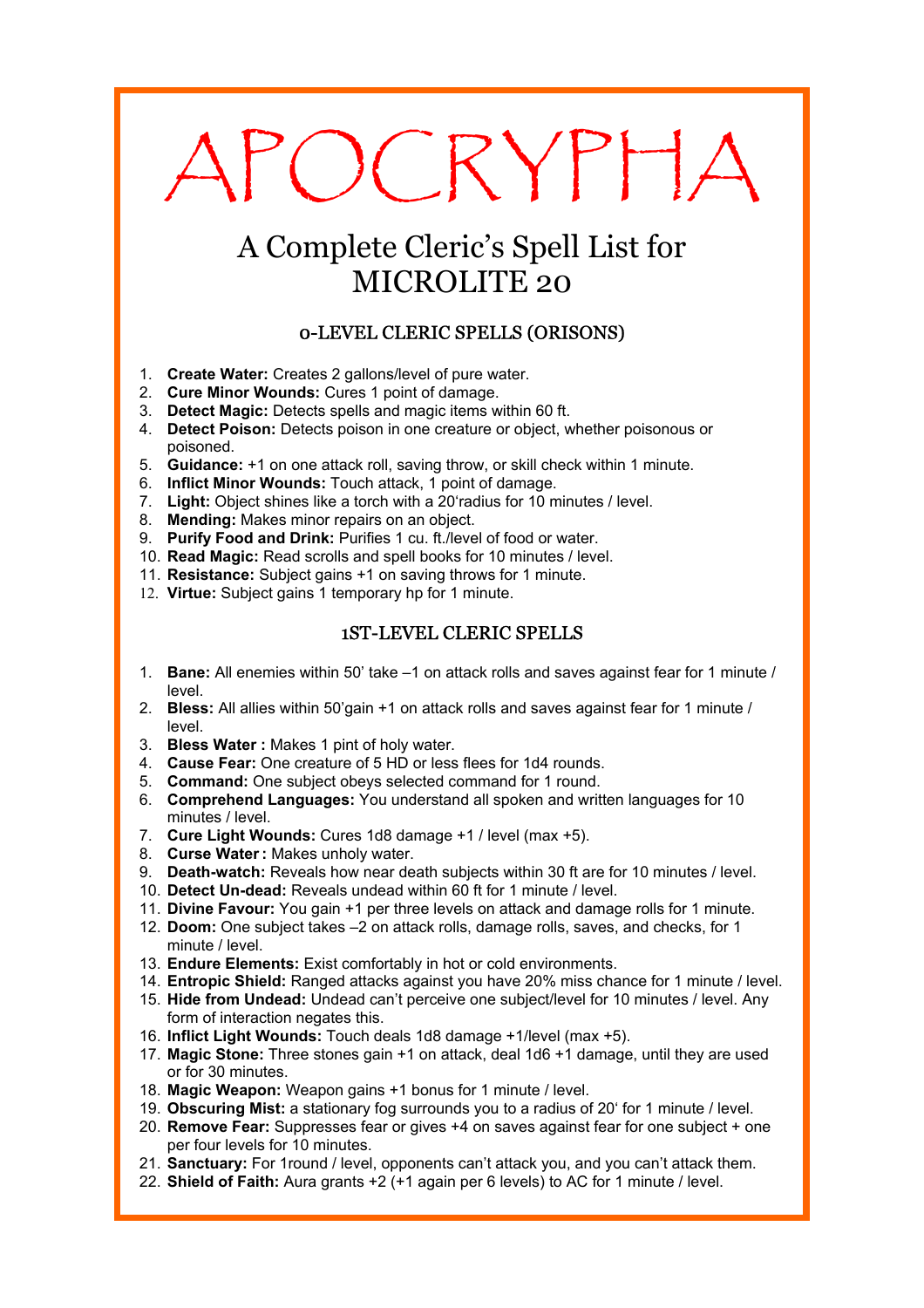23. **Summon Monster I:** Calls extraplanar creature to fight for you.

# 2ND-LEVEL CLERIC SPELLS

- 1. **Aid:** +1 on attack rolls and saves against fear, 1d8 temporary hp +1/level (max +10) for 1 minute / level.
- 2. **Augury:** Learns whether a particular action will bring good or bad (or both!) results.
- 3. **Bear's Endurance**: subject gains +4 to physical rolls for 1 min/level.
- 4. **Bull's Strength:** Subject gains +4 to Str for 1 min./level.
- 5. **Calm Emotions:** Calms creatures, negating emotion effects and rids a target of bonuses from spells such as bless, good hope, and rage, for 1 round / level.
- 6. **Consecrate:** Fills area of 20'radius with positive energy, making undead weaker. They suffer a -1 to all rolls and the caster gains a +3 to turning rolls.
- 7. **Cure Moderate Wounds:** Cures 2d8 damage +1/level (max +10) with a touch.
- 8. **Darkness:** 20-ft. radius of supernatural shadow for 10 minutes / level.
- 9. **Death Knell:** Kills dying creature; you gain 1d8 temporary hp, +2 to Str, and +1 level for 10 minutes per HD of subject.
- 10. **Delay Poison:** Stops poison from harming subject for 1 hour/level.
- 11. **Desecrate:** Fills area equal to a 25' + 5'/ level with negative energy, making undead stronger. They gain +1 to all rolls for 2 hours per level.
- 12. **Eagle's Splendour:** Subject gains +4 to communication for 1 min./level.
- 13. **Enthrall:** Captivates all within 100 ft. + 10 ft./level for 1 hour.
- 14. **Find Traps:** Notice traps as a rogue does (MIND + subterfuge) with a bonus equal to half your level (round down).
- 15. **Gentle Repose:** Preserves one corpse for 1 day / level.
- 16. **Hold Person:** Paralyses one humanoid for 1 round/level. The held creature may attempt a STR + physical save every round.
- 17. **Inflict Moderate Wounds:** Touch attack, 2d8 damage +1/level (max +10).
- 18. **Make Whole:** Repairs an object.
- 19. **Owl's Wisdom:** the touched being gains +4 Mind for 1 minute / level.
- 20. **Remove Paralysis:** Frees up to 4 creatures within 25'+ 5'per level from paralysis or *slow*  effect.
- 21. **Resist Energy:** touched target ignores 20 points of damage/attack from specified energy type after save roll (acid, cold, electricity, fire, or sonic) for 10 minutes / level.
- 22. **Restoration, Lesser:** Repairs 1d4 temporary ability damage.
- 23. **Shatter:** Sonic vibration damages objects or crystalline creatures within 25'+ 5'/ level. Damage against crystalline creatures inflicts 1d6 damage per level (max 1d6, save halves damage).
- 24. **Shield Other :** You take half of chosen subject's damage. Subject must remain within 25'+ 5'/ level to benefit and gains +1 to AC and all rolls.
- 25. **Silence:** Negates sound in 20-ft. radius for 1 minute / level.
- 26. **Sound Burst:** Deals 1d8 sonic damage to subjects at a range of 25'+ 5'/ level and a 10'radius ; may stun them on a failed STR + physical roll.
- 27. **Spiritual Weapon:** Magic weapon attacks on its own within a range of 100'+ 10' / level for 1d8 + 1 / level damage for 1 round / level. It attacks as if wielded by caster but the caster can always do something else while "thinking" it to attack.
- 28. **Status:** Monitors condition, position of touched allies (1 per 3 levels) for 1 hour per level
- 29. **Summon Monster II:** Calls extraplanar creature to fight for you.
- 30. **Zone of Truth:** Subjects within range (25'+ 5'/ level) and radius (20') cannot lie.

# 3RD-LEVEL CLERIC SPELLS

- 1. **Animate Dead :** Creates a number of un-dead skeletons and/or zombies with a HD total equal to twice your caster level. They obey all commands until destroyed.
- 2. **Bestow Curse:** touched being suffers –6 to an ability score; –4 on attack rolls, saves, and checks; or 50% chance of losing each action.
- 3. **Blindness/Deafness:** Makes a touched subject blinded or deafened, permanently.
- 4. **Contagion:** Infects subject with a disease with no incubation period.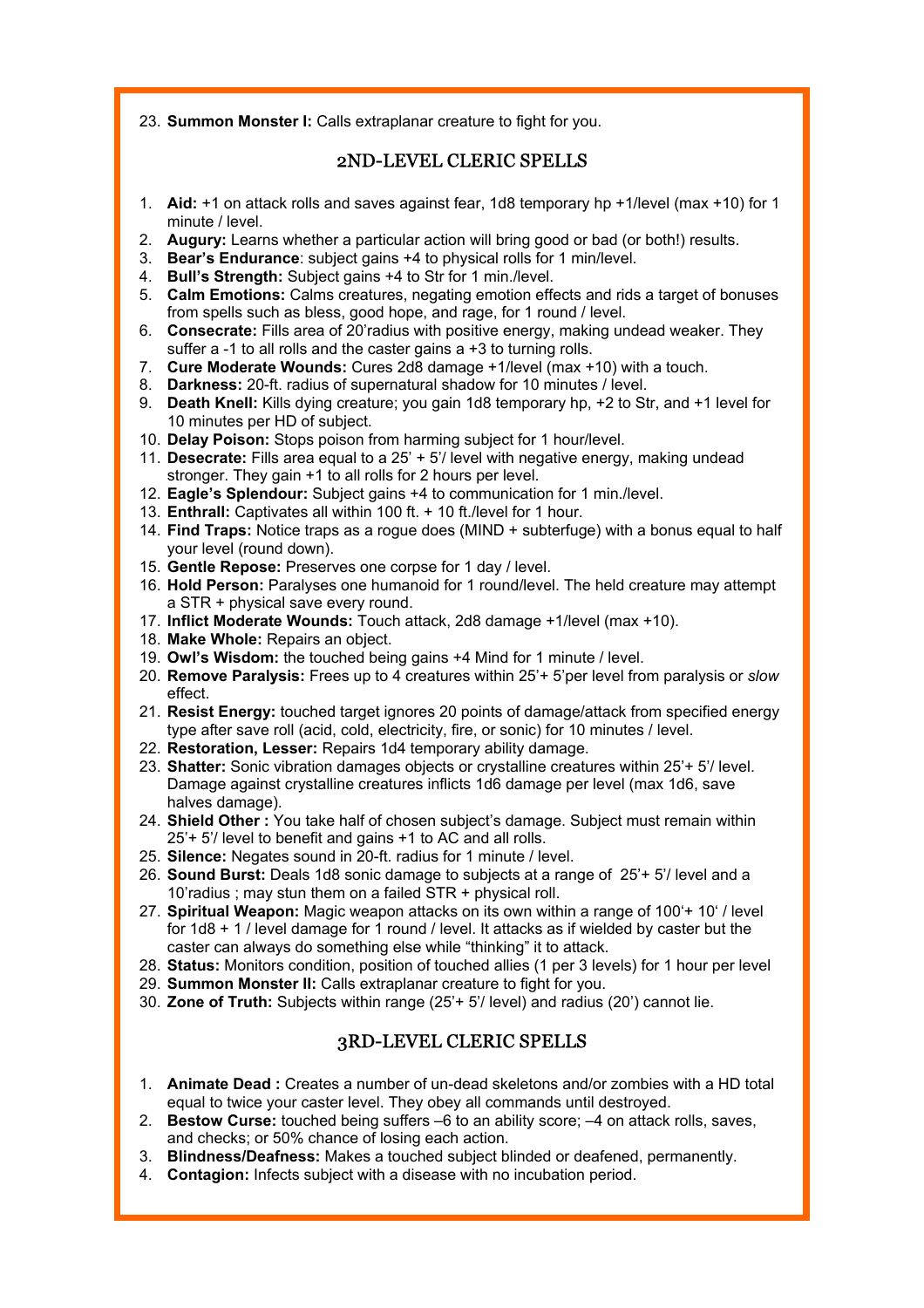- 5. **Continual Flame :** Makes a permanent, heatless torch.
- 6. **Create Food and Water:** Feeds three humans (or one horse)/level.
- 7. **Cure Serious Wounds:** Cures 3d8 damage +1/level (max +15).
- 8. **Daylight:** 60-ft. radius of bright light for 10 minutes / level.
- 9. **Deeper Darkness:** Object sheds supernatural shadow in 60-ft. radius for 1 day / level.
- 10. **Glyph of Warding:** Inscription harms 1d8 damage / 2 levels to those who pass it without proper password.
- 11. **Helping Hand:** Ghostly hand leads subject if within 5 miles to you if it chooses.
- 12. **Inflict Serious Wounds:** Touch attack, 3d8 damage +1/level (max +15).
- 13. **Invisibility Purge:** Dispels invisibility within 5 ft./level.
- 14. **Locate Object:** Senses direction toward object (specific or type) within 400'+ 40' / level.
- 15. **Magic Circle against:** subject cannot be approached, attacked of touched within a 10-ft. radius and 10 min./level.
- 16. **Magic Vestment:** Armour or shield gains +1 enhancement per four levels four 1 hour / level.
- 17. **Meld into Stone:** You and your gear merge with stone for 10 minutes / level.
- 18. **Obscure Object:** Masks object against scrying for 8 hours.
- 19. **Prayer:** All Allies +1 bonus on most rolls, All enemies –1 penalty within 40'radius for 1 round / level.
- 20. **Protection from Energy:** Absorb 12 points/level of damage from one kind of energy (acid, cold, electricity, fire, or sonic) for 10 minutes / level or until all used up.
- 21. **Remove Blindness/Deafness:** Cures normal or magical conditions.
- 22. **Remove Curse:** Frees object or person from curse.
- 23. **Remove Disease:** Cures all diseases affecting subject.
- 24. **Searing Light:** Ray deals 1d8/two levels damage, 1d6 / level against undead, requires a magic attack against AC to hit.
- 25. **Speak with Dead:** Corpse answers one question/two levels.
- 26. **Stone Shape:** Sculpts stone into any shape (10 cubic feet + 1 / level).
- 27. **Summon Monster III:** Calls extra planar creature to fight for you.
- 28. **Water Breathing:** Subjects equal to caster level can breathe underwater for 2 hours / level.
- 29. **Water Walk:** Subject treads on water as if solid for 10 minutes / level.
- 30. **Wind Wall:** 10' x 5' x 2'wall of blowing wind deflects arrows, smaller creatures, and gases (50/50 chance) for 1 round / level.

# 4TH-LEVEL CLERIC SPELLS

- 1. **Air Walk:** Subject treads on air as if solid (climb at 45-degree angle) for 10 minute / level.
- 2. **Control Water:** Raises or lowers bodies of water by a volume of 10 x 10 to a maximum height of depth of 1'/ level, for 10 minutes / level.
- 3. **Cure Critical Wounds:** Cures 4d8 damage +1/level (max +20).
- 4. **Death Ward:** Grants immunity to death spells and negative energy effects to touched subject for 1 minute / level.
- 5. **Dimensional Anchor:** Bars extradimensional movement of a being within 100' + 10'/ level, for 1 minute / level. Requires a magic attack to hit AC to effect subject.
- 6. **Discern Lies:** Reveals deliberate falsehoods in 1 creature / level, at a range of 25'+ 5'/ level for 1 minute / level.
- 7. **Dismissal:** Forces a creature to return to native plane.
- 8. **Divination:** Provides one piece of useful advice for specific proposed actions.
- 9. **Divine Power:** You gain attack bonus, +6 to Str, and 1 hp/level for 1 round / level.
- 10. **Freedom of Movement:** Subject moves normally despite impediments for 10 minutes / level.
- 11. **Giant Vermin:** Turns centipedes, scorpions, or spiders into giant vermin.
- 12. **Imbue with Spell Ability:** Transfer 1 spell to subject, which can be cast at any time, once.
- 13. **Inflict Critical Wounds:** Touch attack, 4d8 damage +1/level (max +20).
- 14. **Magic Weapon, Greater:** +1 bonus/four levels (max +5) for 1 minute / level.
- 15. **Neutralize Poison:** Immunizes subject against poison, detoxifies venom in or on subject.
- 16. **Planar Ally, Lesser:** Exchange services with a 6 HD extraplanar creature.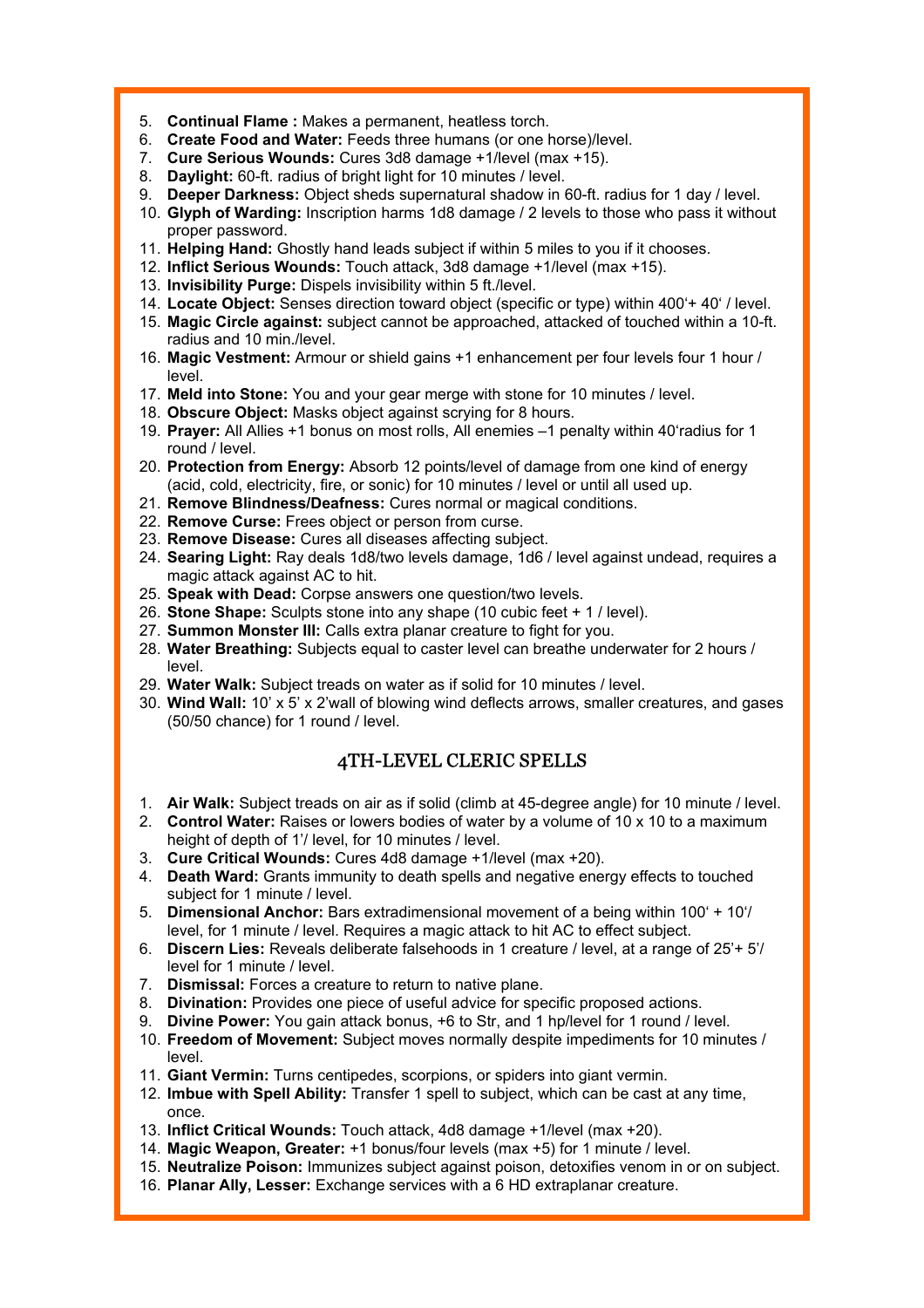- 17. **Poison:** Touch deals 1d10 STR damage, repeats in 1 min.
- 18. **Repel Vermin:** Insects, spiders, and other vermin stay 10 ft. away.
- 19. **Restoration:** Restores 1 level and all ability score drains.
- 20. **Sending:** Delivers short message (25 words or less) anywhere, instantly.
- 21. **Spell Immunity:** Subject is immune to one spell per four levels for 10 minutes / level.
- 22. **Summon Monster IV:** Calls extraplanar creature to fight for you.
- 23. **Tongues:** Speak any language for 10 minutes / level.

#### 5TH-LEVEL CLERIC SPELLS

- 1. **Break Enchantment:** Frees subjects (1 per caster level within 30') from enchantments, alterations, curses, and petrification. Requires a magic attack roll.
- 2. **Command, Greater:** As *command,* but affects one subject/level.
- 3. **Commune:** Deity answers one yes-or-no question/level.
- 4. **Cure Light Wounds, Mass:** Cures 1d8 damage +1/level for many creatures.
- 5. **Disrupting Weapon:** Melee weapon destroys undead of equal or lower HD provided they fail a save. 1 round / level.
- 6. **Flame Strike:** Smite foes with divine fire (1d6/level damage) within 100'+ 10' with an area of 10' radius. Save reduces damage by one quarter.
- 7. **Hallow:** Designates location of 40'radius as holy for a year. All attempts to turn undead gain a +4 bonus, undead cannot be raised in the area and the area acts as a magic circle against undead, demons, devils etc.
- 8. **Inflict Light Wounds, Mass:** Deals 1d8 damage +1/level to 1 creature / level at a range of 25'+5'/ level.
- 9. **Insect Plague:** Locust swarms attack creatures (1 swarm / 3 levels).
- 10. **Mark of Justice:** Designates action that will trigger *bestow curse* on subject.
- 11. **Plane Shift:** As many as eight subjects travel to another plane.
- 12. **Raise Dead:** Restores life to subject who died as long as one day/level ago.
- 13. **Righteous Might:** Your size increases, and you gain combat bonuses (+8 STR, +4 AC, Damage inflicted goes up to next die, 1d6>1d8 etc) for 1 round / level.
- 14. **Scrying:** Spies on subject from a distance for 1 minute / level.
- 15. **Slay Living:** Touch attack kills subject.
- 16. **Spell Resistance:** Subject gains SR 12 + level.
- 17. **Summon Monster V:** Calls extraplanar creature to fight for you.
- 18. **Symbol of Pain:** Triggered rune wracks nearby creatures with pain (60'radius, -4 on all rolls for 1 hour).
- 19. **Symbol of Sleep:** Triggered rune puts nearby creatures under 10 HD into catatonic slumber for 3d6x10 minutes.
- 20. **True Seeing:** Lets you see all things as they really are including in darkness, invisible, polymorphed etc. but not mundane events like being physically hidden, in disguise etc.
- 21. **Unhallow:** Designates location as unholy for a year. Turning undead attempts suffer a -4 penalty and the area (40'radius) acts as a magic circle against good.
- 22. **Wall of Stone:** Creates a stone wall that can be shaped (5' square and 2 inches thick per level).

# 6TH-LEVEL CLERIC SPELLS

- 1. **Animate Objects:** Objects (1 per level within 100'+ 10'/ level) attack your foes for 1 round per level.
- 2. **Antilife Shell:** 10-ft. field hedges out living creatures for 10 minutes / level.
- 3. **Banishment:** Banishes 2 HD/level of extraplanar creatures within 25'+ 5'/ level back to their home plane.
- 4. **Bear's Endurance, Mass:** As *bear's endurance*, affects one subject/ level for 1 minute / level within 25'+ 5'per 2 levels.
- 5. **Blade Barrier:** Wall of blades (20'long per level and 20'high) deals 1d6/level damage for 1 minute per level. A DEX + subterfuge roll halves the damage if passed.
- 6. **Bull's Strength, Mass:** As *bull's strength*, affects one subject/level within 25'+ 5'/ 2 levels, for 1 minute / level.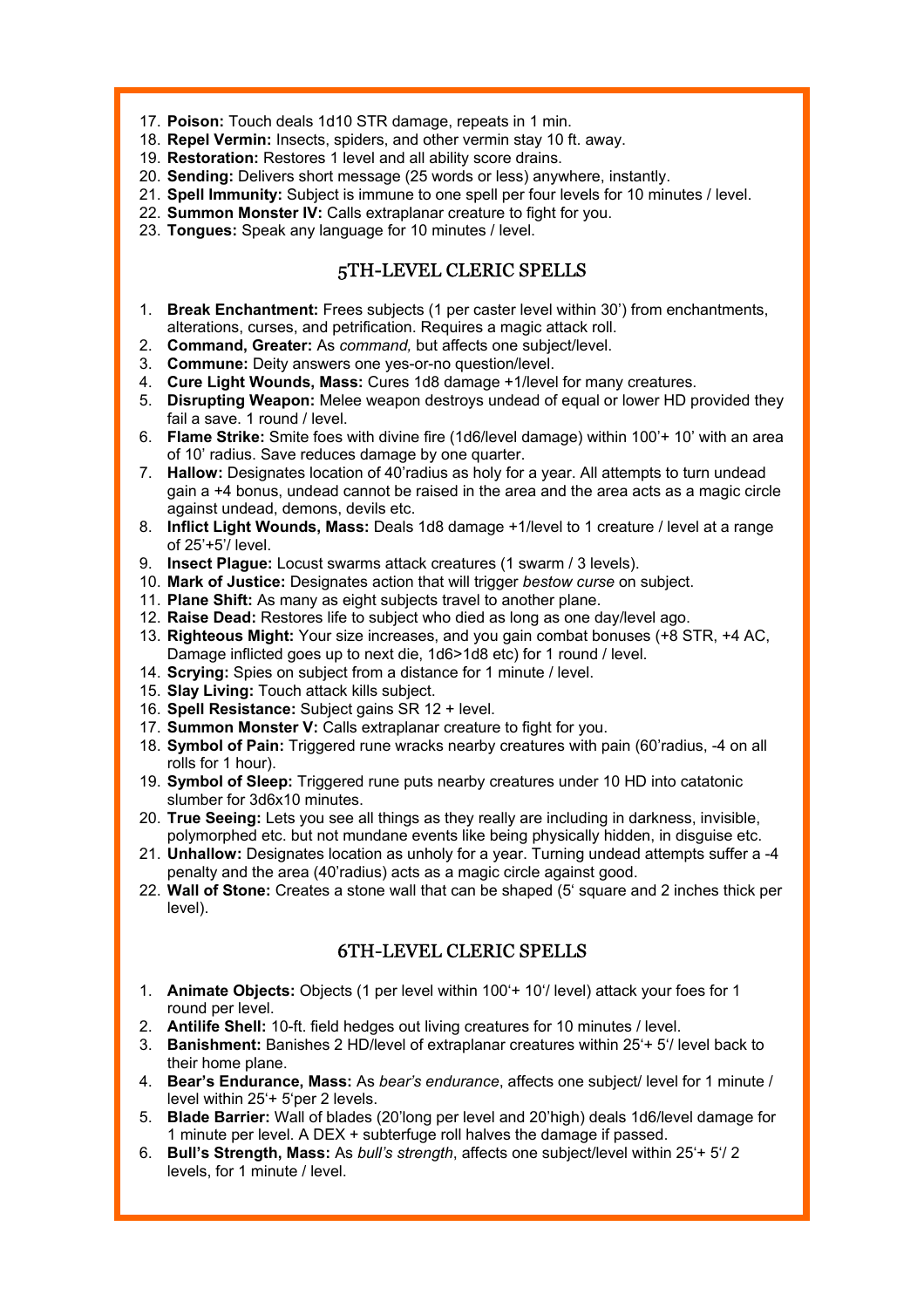- 7. **Create Undead:** Create ghasts (levels 12 to 14), mummies (15-17), or mohrgs (18+) from a touched corpse.
- 8. **Cure Moderate Wounds, Mass:** Cures 2d8 damage +1/level for 1 creature / level.
- 9. **Eagle's Splendour, Mass:** As *eagle's splendour*, affects one subject/level.
- 10. **Find the Path:** Shows most direct way to a location.
- 11. **Forbiddance :** Blocks planar travel within a 60'cube within 100'+ 10'per level.
- 12. **Geas/Quest:** As *lesser geas,* plus it affects any creature of any HD and suffers 3d6 damage each day it does not attempt to fulfil quest.
- 13. **Glyph of Warding, Greater:** As *glyph of warding*, but up to 1d8 damage / level.
- 14. **Harm:** Deals 10-points/level damage to a touched target. A save halves this damage.
- 15. **Heal:** Cures 10 points/level of damage, all diseases and mental conditions on touched subject.
- *16.* **Heroes' Feast:** Food for one creature/level. This cures all diseases, makes you immune to poison, adds 1 temporary HP / level and grants a +1 to all rolls. This lasts for 12 hours.*.*
- 17. **Inflict Moderate Wounds, Mass:** Deals 2d8 damage +1/level to 1 creature / level within 25'+ 5'per 2 levels.
- 18. **Owl's Wisdom, Mass:** As *owl's wisdom*, affects one subject/level within 25'+ 5' / level for 1 minute / level.
- 19. **Planar Ally :** As *lesser planar ally,* but up to 12 HD.
- 20. **Summon Monster VI:** Calls extraplanar creature to fight for you.
- 21. **Symbol of Fear :** Triggered rune panics nearby creatures ( 1 per level, 60' radius) for 1 round per level.
- 22. **Symbol of Persuasion :** Triggered rune charms nearby creatures (1 per level,60' radius) for 1 hour per level.
- 23. **Undeath to Death :** Destroys 1d4 HD/level of undead within 40'radius (max 20d4).
- 24. **Wind Walk:** You and your allies (1 per 3 levels) turn vaporous and travel fast (60 mph for 1 hour per level).
- 25. **Word of Recall:** Teleports you back to designated place with any willing touched or touching others.

# 7TH-LEVEL CLERIC SPELLS

- 1. **Blasphemy:** Kills (if subject is 10 HD lower than caster) , paralyses (for 1d10 minutes if 5HD lower) , weakens (-2d6 STR for 2d4 rounds if 1 HD lower) or dazes (misses next round of actions) to all creatures within a 40 range and radius.
- 2. **Control Weather:** Changes weather in local area.
- 3. **Cure Serious Wounds, Mass:** Cures 3d8 damage +1/level for 1 creature / level within 25'+ 5'/ level.
- 4. **Destruction :** Kills subject and destroys remains instantly although a successful STR + physical roll reduces it to 10d6 damage.
- 5. **Dictum:** as Blasphemy except deafens instead of weakens.
- 6. **Ethereal Jaunt:** You become ethereal for 1 round/level.
- 7. **Holy Word:** as Blasphemy except it blinds instead of weakens.
- 8. **Inflict Serious Wounds, Mass:** Deals 3d8 damage +1/level to 1 creature / level within 25'+ 5'/ level.
- 9. **Refuge :** Alters item to transport its possessor to you upon speaking a command word and breaking item.
- 10. **Regenerate:** Subject's severed limbs grow back, cures 4d8 damage +1/level (max +35).
- 11. **Repulsion:** Creatures can't approach you within a range of 10'per level for 1 round per level.
- 12. **Restoration, Greater :** As *restoration,* plus restores all levels and ability scores.
- 13. **Resurrection :** Fully restore dead subject who cannot have been dead more than 10 years / level, cannot died of old age and loses a level or 1d4 STR if  $1<sup>st</sup>$  level.
- 14. **Scrying, Greater:** As *scrying*, but 1 hour per level.
- 15. **Summon Monster VII:** Calls extraplanar creature to fight for you.
- 16. **Symbol of Stunning :** Triggered rune stuns nearby creatures within 60'radius for 1d6 rounds.
- 17. **Symbol of Weakness :** Triggered rune weakens nearby creatures by 3d6 STR (all